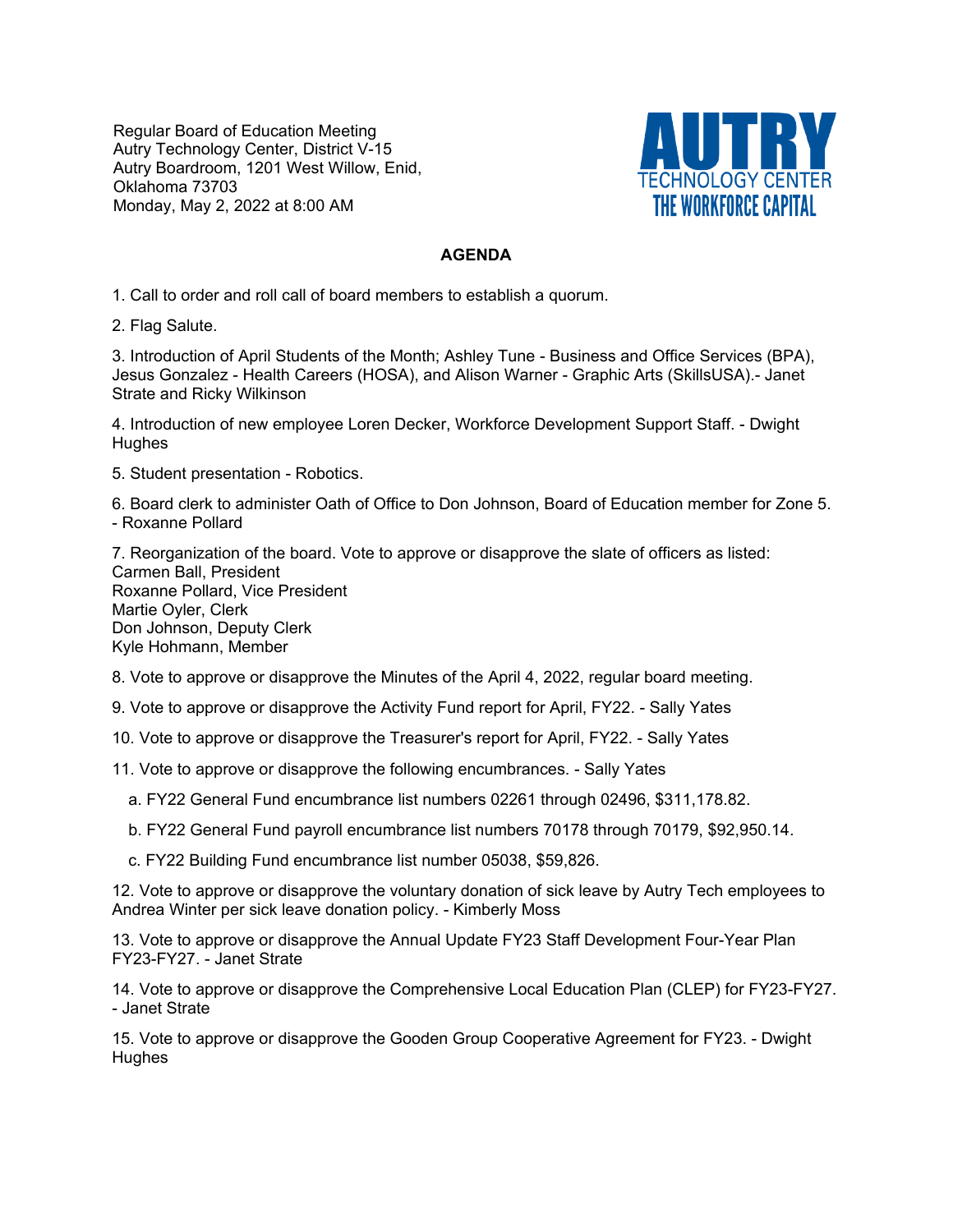16. Vote to approve or disapprove Resolution for Schools and Libraries Universal Services (E-Rate) for FY23. The resolution authorizes filing of the Form 471 application(s) for funding FY23 and the payment of the applicant's share upon approval of funding and receipt of services. - Devon Toland

17. Consideration and vote to go into executive session, pursuant to Oklahoma Stat. Title 25 §307(B)(1), to consider the following business so that the board can return to open session and vote to approve or disapprove this business:

| a. The reemployment of Support Staff (TRS Job Code 9) for FY23. |                       |
|-----------------------------------------------------------------|-----------------------|
| Alycia Robinson                                                 | Louisa Ratzlaff       |
| Amber Sutton                                                    | Maria Guerrero        |
| Brenda Hubbart                                                  | Maria Palma           |
| Jamie Hromas                                                    | Matthew Buffalo       |
| Jaycie Conaway                                                  | <b>Megan Courtney</b> |
| Jessica Walker                                                  | Melyssa Naugle        |
| Jill Barnard                                                    | Michael McCord        |
| <b>Katherine Gregory</b>                                        | Nicole Miller         |
| <b>Kathy Gibson</b>                                             | Patrick Hooley        |
| Laurie Vandiver                                                 | <b>Quentin Smith</b>  |
| Lisa Hills                                                      | <b>Terry Feely</b>    |
| Loren Decker                                                    | <b>Tim Hromas</b>     |

b. The employment of Workforce Development adjuncts as presented, numbers 1-3 on the attached list.

18. Acknowledge return to open session.

19. President's Statement concerning minutes of executive session.

20. Vote to approve or disapprove individually or as a group the reemployment of Support Staff (TRS Job Code 9) for FY23.

| Alycia Robinson          | Louisa Ratzlaff       |
|--------------------------|-----------------------|
| <b>Amber Sutton</b>      | Maria Guerrero        |
| <b>Brenda Hubbart</b>    | Maria Palma           |
| Jamie Hromas             | Matthew Buffalo       |
| Jaycie Conaway           | <b>Megan Courtney</b> |
| Jessica Walker           | Melyssa Naugle        |
| Jill Barnard             | Michael McCord        |
| <b>Katherine Gregory</b> | Nicole Miller         |
| Kathy Gibson             | Patrick Hooley        |
| Laurie Vandiver          | <b>Quentin Smith</b>  |
| Lisa Hills               | <b>Terry Feely</b>    |
| Loren Decker             | <b>Tim Hromas</b>     |

21. Vote to approve or disapprove the employment of Workforce Development adjuncts as presented, numbers 1-3 on the attached list.

22. Superintendent's Report.